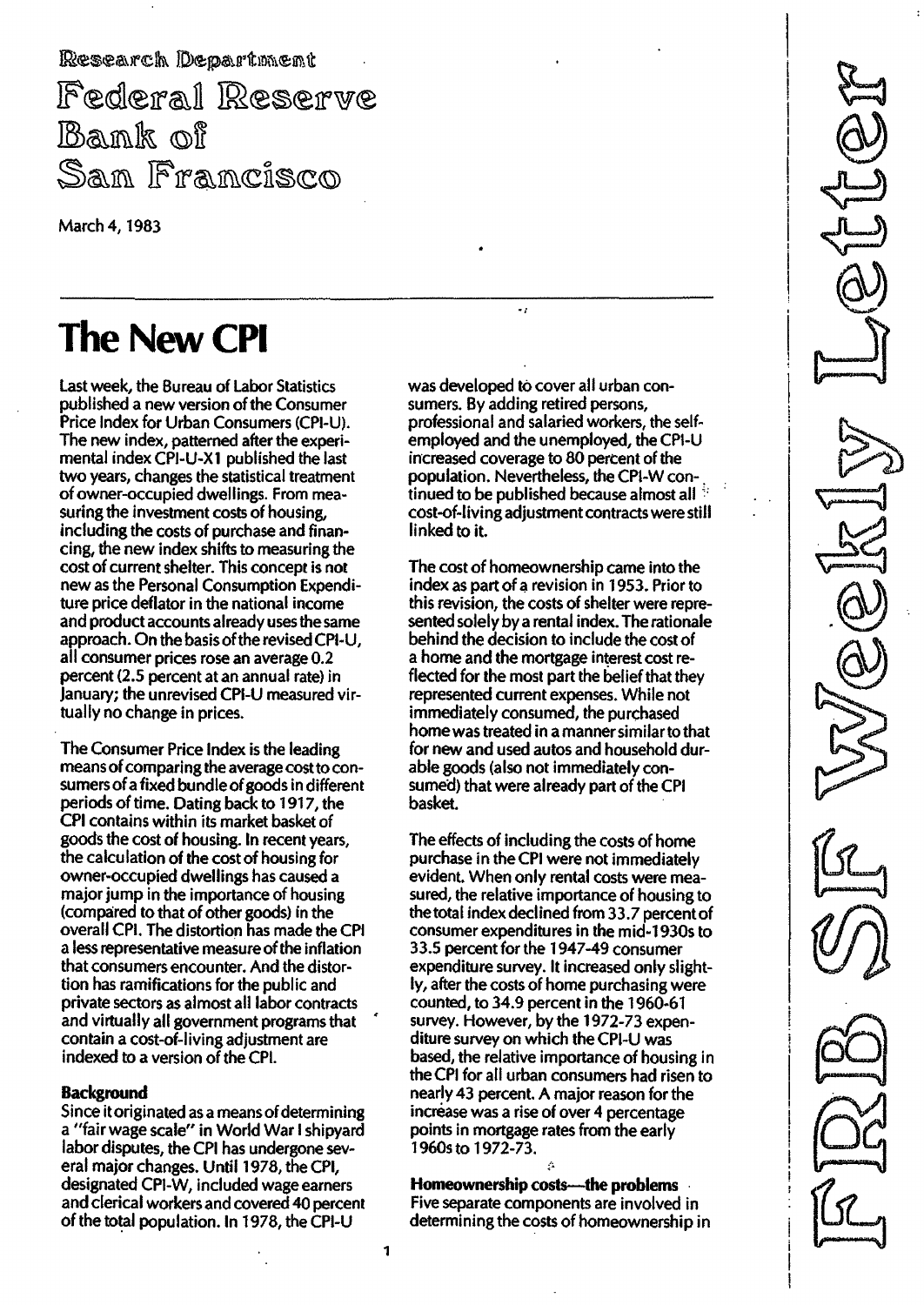Research Department

# Federal Reserve Bank of San Francisco

()pinions expressed in this newsletter do not necessarily reflect the views of thernanagement of the Federal Reserve Bank of San Francisco. or of the Board of Governors of the Federal Reserve System.

the CPI-U. Three of them represent the routine costs of running a household: property taxes, insurance and maintenance and repairs. The other two components -- house prices and mortgage costs-have been the major targets of critics of this method of calculating homeownership costs.

Home prices. The major criticism directed against the series of home prices that the BLS uses in the CPI-U has been that the data sample is biased downward. The sample is taken from the list of persons obtaining FHA home mortgages, but because there is a ceiling on the size of such mortgages, higher priced houses are excluded from the sample. As Dr. Alice Rivlin, director of the Congressional Budget Office, has pointed out, the upper limit on FHA eligible mortgages was not raised as rapidly as the surge in home prices in the late 1 970s. As a result, the home prices from this source became less and less typical of home prices at large.

Mortgage interest—the major problem. The costs of financing a new home present more statistical problems to the construction of the CPI than do house prices. The mortgage cost component of the CPI does not simply measure the current mortgage rate. It is based upon the mortgage cost of half of (what used to be) the standard 30-year fixed rate mortgage, or the mortgage cost for 15 years, given the current market interest rate.

In the past two to three years, housing finance has changed to such an extent that there simply is no "typical" mortgage package as far as interest rates and maturity are concerned. The variable rate mortgage and shorter mortgage maturities have been adopted by lenders to protect themselves against capital losses in the event of future inflation. The mortgage market has been further complicated by the advent of "creative"financing, wherein home sellers assume a part of the financing package that was generally at rates below those offered by the usual sources of mortgage funds.

#### Rent as shelter costs

 $\sim$   $\epsilon$ 

The solution adopted by the BLS for the problems posed by direct measurements of homeownership costs is the use of a "rental equivalent" to homeownership. The rationale for this alternative measure is simple enough: the cost of shelter consumed by homeowners should represent the rental income they forego by occupying their units instead of renting them out. In this way, one would measure the value of the flow of shelter services rather than the asset value of a house. House prices would not necessarily reflect this value because houses are assets and, consequently, are valued for their potential for capital gains (or losses) as well as their value as shelter.

The Bureau of Labor Statistics has used an index of rental costs since the inception of the CPI. For rental units, the BL5 merely compiles data on rent payments. But for owner-occupied units, the BLS has had to solve the problem of finding an adequate sample of neighborhoods that contain both houses that are rentals and houses that are owner-occupied. Furthermore, the houses from each group must be roughly equivalent in quality. Then, the BLS must estimate the rental equivalent of owner-occupied houses on the basis of actual rent payments for the rental units.

The BLS has been working for several years with alternative approaches to the cost of shelter, and the one that appeared most likely to solve the homeownership problem is the rental equivalence alternative, called CPI-U-X1. In Chart 1, the annual rates of change for the two major parts of the homeowner component of the CPI-house prices and contract mortgage costs -are compared with changes in the residential rent index. The annual rate of change in mortgage interest costs ranged from -7 percent in 1971 to  $+44$  percent in 1980. The annual  $\alpha$  rate of change in home purchase price dropped as low as one percent in 1 973, later rose to over 15 percent at the end of 1979,

and fell to an annual rate of change of 6.5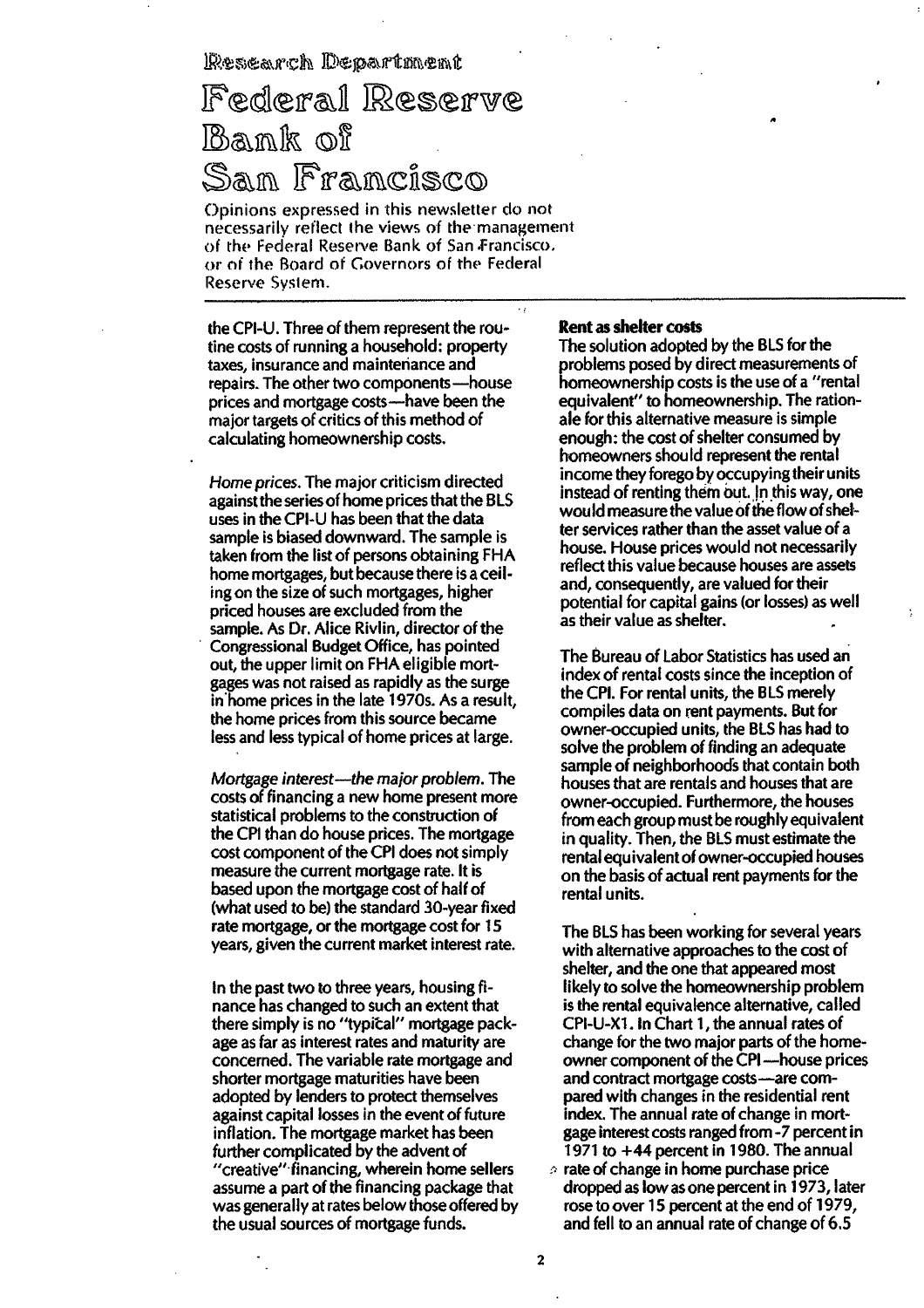

percent in the second half of 1982. The range of annual rate changes in the last 12 years for residential rent was much narrower, running from a little over 3 percent to just over 9 percent. It was averaging about 7V, percent in the second half of 1 982. Clearly, house prices and mortgage interest costs were major factors in the increase of the CPI in 1974-75 and again in 1979-80.

The switch to an index using the rental equivalence measure of the costs of current shelter for homeowners would also change the relative importance of other components of the CPt. A comparison of their respective weights in the CPI-U and CPI-U-X1 at the end of 1981 (when house prices and mortgage interest costs had already begun to fall) indicates that the costs of homeownership, which had a relative weight of 26.1 percent when treated as the cost of acquiring and financing an asset, would have had a relative weight of 13.8 percent had they been treated on an imputed rental basis. The importance of other items in the consumer's market basket would have risen. The estimated importance of food (17.5 percent to 20.4 percent), apparel  $(4.6$  percent to  $5.4$ percent), transportation (19.3 percent to 22.5 percent) and energy (1 1 .1 percent to 1 3.0 percent) would have played a greater part in determining the cost of living.

#### Impact on the economy

The ultimate impact of the revised CPI-U must await the test of experience. However, we can expect the influence of interest rate changes to be much smaller on the revised index. The only use scheduled to be made of the revised index is in the indexation of income brackets for the federal income tax in 1 985, but the BLS also intends to discontinue the CPI-W in that year.

As mentioned earlier, almost all labor contracts and virtually all government programs, such as social security and government pensions, that contain a cost-of-living adjustment, are indexed to the CPI-W. Because both the CPI-W and the unrevised



CPI-U were constructed on the same basis, the annual rate of change has rarely varied between the two, and when it did, it has never varied by more than 0.2 percent. If one were to examine the differential between the rate of change in the CPI-W and the rate of change in the experimental CPI-U-X1 for the period 1970-1982, the CPI-W would seem to have overstated the rate of inflation by 2 percent in 1980 and to have underestimated the rate of inflation by 0. 8 percent at the end of 1 982 (see Chart 2).

In the past dozen years, the CPI-W has consistently overestimated the rate of inflation by an average annual rate of 0.6 percent when compared to the CPI-U-X1. A 1979 study by the General Accounting Office estimated that federal payments to individuals (about 30 percent of federal budget expenditures, 90 percent of which are indexed) increased between \$1 .5 billion and \$2.5 billion for each additional percentage point of inflation. Thus, the use of the CPI-W as the basis for cost-of-living adjustments (COLAs) probably resulted in a significant overadjustment in the cost of living. Moreover, there are questions of equity involved when one population group is over-compensated for inflation while other groups not so protected suffer a loss of real income due to inflation.

The new Consumer Price Index being introduced by the Bureau of Labor Statistics appears to eliminate much of the overstating (and occasionally understating) of the observed rate of inflation. However, since virtually all cost-of-living adjustments in labor contracts and in federal budgetexpenditures are presently still tied to the CPI-W, the individuals affected by the new index may face lower COLAs than those not similarly affected and be undercompensated for the inflation rate; workers, for example, may face pay cuts. Still, since a better statistical method has been devised for measuring the rate of inflation, there is every reason to change existing institutional and political arrangements to take advantage of the new index.<br>**• Herbert Runyon**